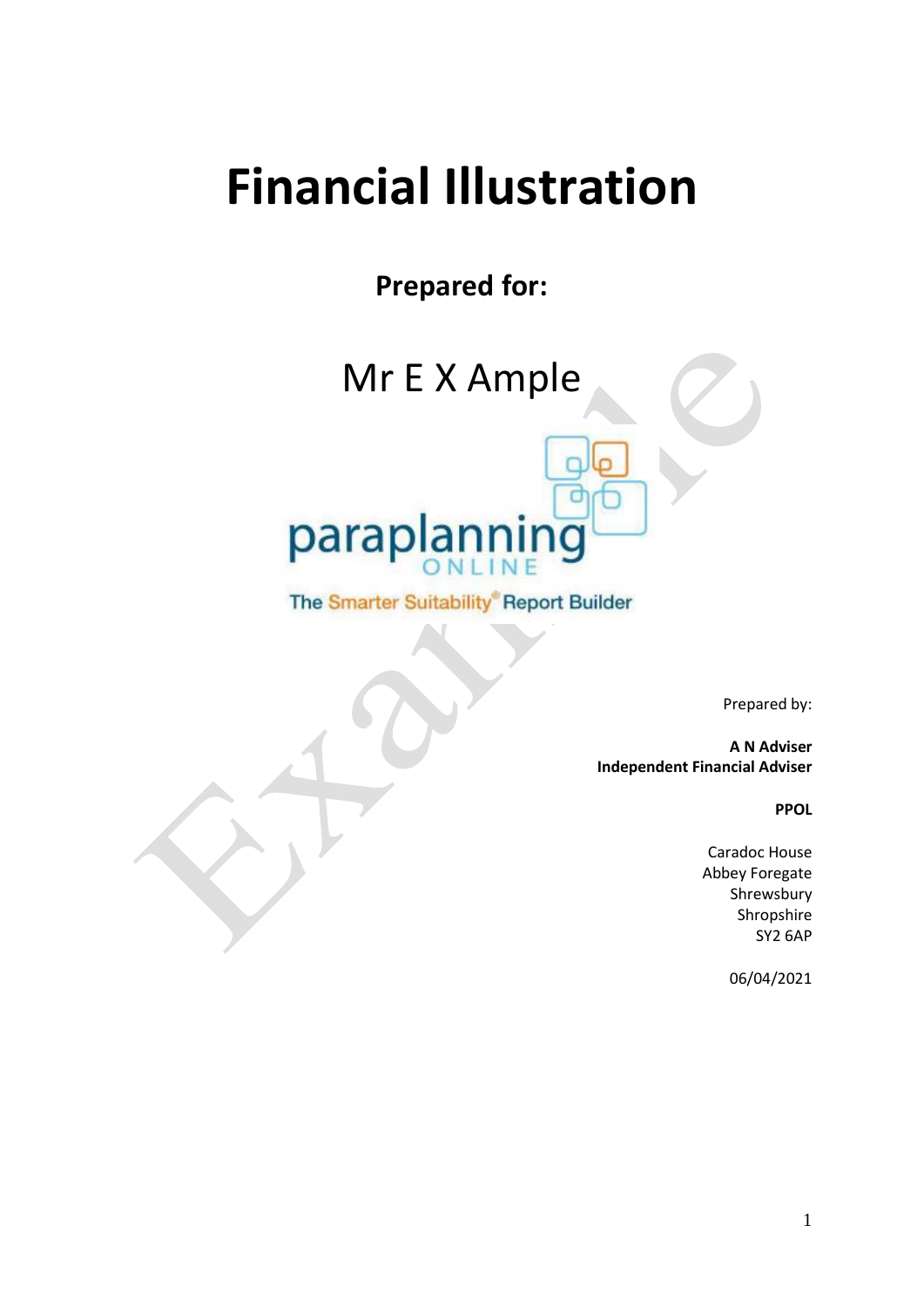# **Projected Benefits Comparison**

This illustration compares the current pension plan(s) with the fund value that could be available at the projected age with a switch to a new pension plan.

The figures below compare the estimated maturity value of the current plan(s) with the fund value that could be provided if switched to the proposed new plan. Any transfer value(s) of the ceding scheme(s) takes account of any penalties or other charges applied as a result of a transfer.

#### **Full Switch (no ongoing advice fees)**

#### **Basic Information**

| <b>Current Age</b>   | 53                     |
|----------------------|------------------------|
| <b>Projected Age</b> | 65                     |
| <b>Annuity Rate</b>  | 4% pa at Projected Age |
| <b>Annuity Basis</b> | Single Life Level      |

#### **Current Schemes**

| <b>Scheme</b> |                             | <b>Value</b> | <b>Current Transfer Ongoing</b><br><b>Value</b> | <b>Charges</b> |
|---------------|-----------------------------|--------------|-------------------------------------------------|----------------|
|               | AEGON 432423T £77000 £77000 |              |                                                 | $1.50\%$ pa    |

#### **Proposed Scheme**

| <b>Scheme</b>          | <b>Royal London</b>    |
|------------------------|------------------------|
| <b>Initial Charge</b>  | 2.0% of Transfer Value |
| <b>Ongoing Charges</b> | 0.45% pa of Fund Value |

#### **Generic Stakeholder Schemes**

| <b>Scheme</b>          | <b>Generic Stakeholder</b> |
|------------------------|----------------------------|
| <b>Initial Charge</b>  | 2.0% of Transfer Value     |
| <b>Ongoing Charges</b> | 1.5% pa of Fund Value      |

#### **Full Switch**

Current plan transfer value plus any further contributions switched to the proposed new plan.

| <b>Scheme</b>                                     |         | <b>Assumed Growth Rates</b> |         |
|---------------------------------------------------|---------|-----------------------------|---------|
|                                                   | $2%$ pa | $5%$ pa                     | $8%$ pa |
| In Today's Money Terms:<br>AEGON<br>432423T       | £64150  | £91303                      | £128646 |
| Royal London                                      | f71218  | £100999                     | £141826 |
| <b>In Future Money Terms:</b><br>432423T<br>AFGON | £81749  | £116352                     | £163940 |
| Royal London                                      | £90756  | £128708                     | £180735 |

#### **Comparison**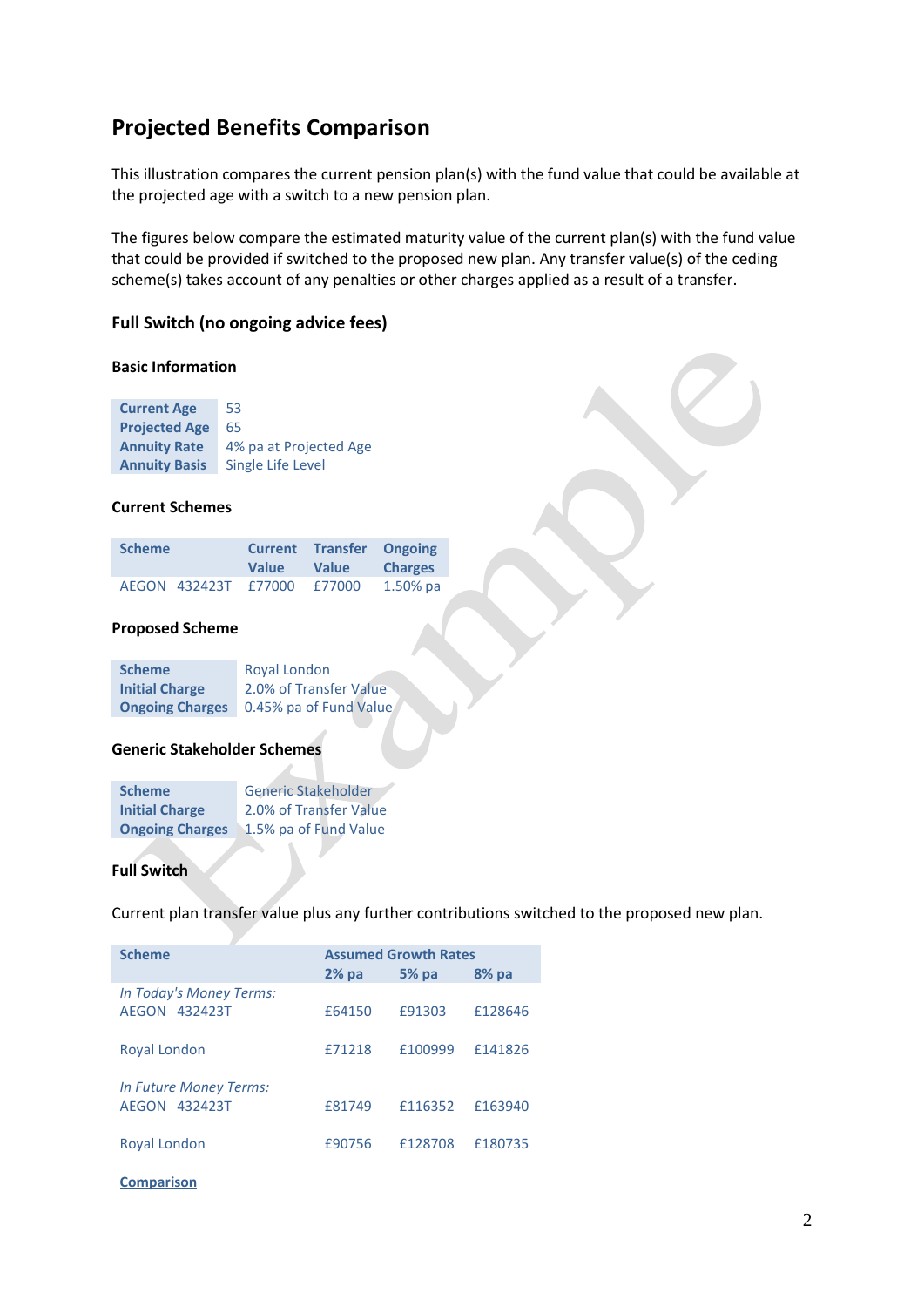| <b>Difference in Projected Value</b> | 11.0%    | 10.6%    | 10.2%    |
|--------------------------------------|----------|----------|----------|
| <b>Critical Yield</b>                | $1.1\%$  | $4.1\%$  | 7.1%     |
| <b>Additional Growth Required</b>    | $-0.9\%$ | $-0.9\%$ | $-0.9\%$ |

#### **Single Life Level Annuity Income**

| <b>In Today Money Terms:</b> |                   |                            |          |
|------------------------------|-------------------|----------------------------|----------|
| <b>Current</b>               |                   | £2566 pa £3652 pa £5146 pa |          |
| <b>Proposed</b>              |                   | £2849 pa £4040 pa £5673 pa |          |
| In Future Money Terms:       |                   |                            |          |
| <b>Current</b>               |                   | £3270 pa £4654 pa          | £6558 pa |
| <b>Proposed</b>              | £3630 pa £5148 pa |                            | £7229 pa |

#### **Generic Stakeholder Comparison**

| <b>Generic Stakeholder</b>           | <b>Assumed Growth Rate</b> |
|--------------------------------------|----------------------------|
|                                      | $5%$ pa                    |
| In Today's Money Terms               | £89477                     |
| <b>In Future Money Terms</b>         | £114025                    |
| <b>Difference in Projected Value</b> | 12.9%                      |
| <b>Critical Yield</b>                | 4.0%                       |
| <b>Additional Growth Required</b>    | $-1.0%$                    |

#### **Assumptions**

- The inflation rate assumed is 2% per annum
- The comparison is based purely on assumed growth rates and charges and does not take account of past investment performance or differing asset allocations between ceding and proposed schemes
- Growth rates are assumed and cannot be guaranteed
- Confirmation of the charges have been obtained and are retained on file
- Ongoing charges cover investment management fees only and do not include advice charges

#### **Full Switch (including additional 0.5% p.a. ongoing advice fee)**

#### **Basic Information**

| <b>Current Age</b>   | 53                     |
|----------------------|------------------------|
| <b>Projected Age</b> | 65                     |
| <b>Annuity Rate</b>  | 4% pa at Projected Age |
| <b>Annuity Basis</b> | Single Life Level      |

#### **Current Schemes**

| <b>Scheme</b> |                      | <b>Current</b><br><b>Value</b> | <b>Transfer Ongoing</b><br><b>Value</b> | <b>Charges</b> |
|---------------|----------------------|--------------------------------|-----------------------------------------|----------------|
|               | AEGON 432423T £77000 |                                | £77000                                  | $1.50\%$ pa    |

#### **Proposed Scheme**

**Scheme** Royal London **Initial Charge** 2% of Transfer Value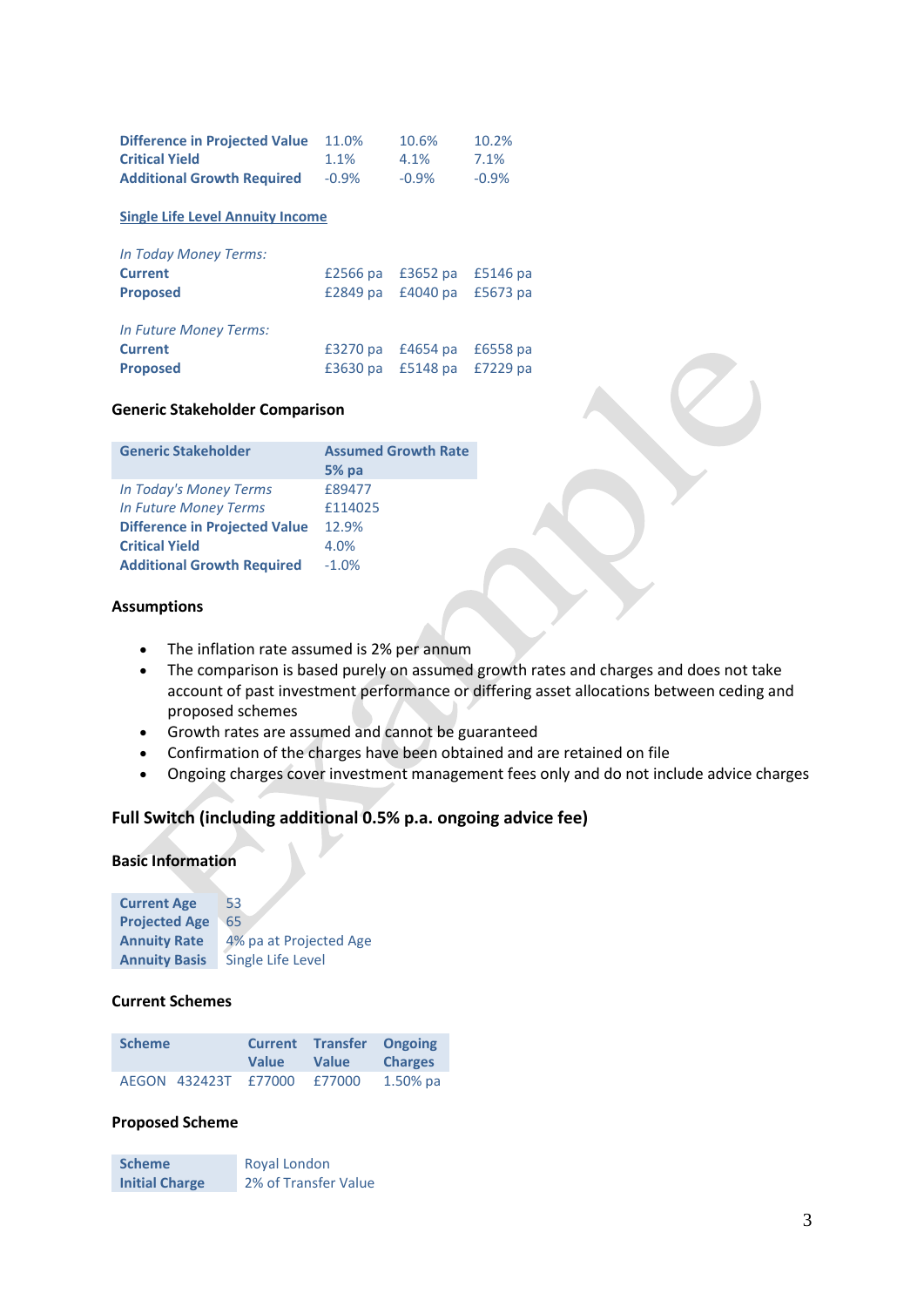**Ongoing Charges** 0.95% pa of Fund Value

#### **Generic Stakeholder Schemes**

| <b>Scheme</b>          | <b>Generic Stakeholder</b> |
|------------------------|----------------------------|
| <b>Initial Charge</b>  | 2.0% of Transfer Value     |
| <b>Ongoing Charges</b> | 1.5% pa of Fund Value      |

#### **Full Switch**

Current plan transfer value plus any further contributions switched to the proposed new plan.

| <b>Scheme</b>                            |          | <b>Assumed Growth Rates</b> |          |
|------------------------------------------|----------|-----------------------------|----------|
|                                          | $2%$ pa  | <b>5% pa</b>                | 8% pa    |
| In Today's Money Terms:                  |          |                             |          |
| AEGON 432423T                            | £64150   | £91303                      | £128646  |
|                                          |          |                             |          |
| Royal London                             | £67122   | £95353                      | £134113  |
|                                          |          |                             |          |
| In Future Money Terms:                   |          |                             |          |
| <b>AEGON 432423T</b>                     | £81749   | £116352                     | £163940  |
|                                          |          |                             |          |
| Royal London                             | £85537   | £121513                     | £170906  |
|                                          |          |                             |          |
| <b>Comparison</b>                        |          |                             |          |
|                                          |          |                             |          |
| <b>Difference in Projected Value</b>     | 4.6%     | 4.4%                        | 4.2%     |
| <b>Critical Yield</b>                    | 1.6%     | 4.6%                        | 7.6%     |
| <b>Additional Growth Required</b>        | $-0.4%$  | $-0.4%$                     | $-0.4%$  |
|                                          |          |                             |          |
| <b>Single Life Level Annuity Income</b>  |          |                             |          |
|                                          |          |                             |          |
| In Today Money Terms:<br><b>Current</b>  |          |                             |          |
|                                          |          | £2566 pa £3652 pa           | £5146 pa |
| <b>Proposed</b>                          |          | £2685 pa $\geq$ £3814 pa    | £5365 pa |
|                                          |          |                             |          |
| In Future Money Terms:<br><b>Current</b> |          | £4654 pa                    |          |
|                                          | £3270 pa |                             | £6558 pa |
| <b>Proposed</b>                          | £3421 pa | £4861 pa                    | £6836 pa |

### **Generic Stakeholder Comparison**

| <b>Generic Stakeholder</b>           | <b>Assumed Growth Rate</b><br>$5%$ pa |
|--------------------------------------|---------------------------------------|
| In Today's Money Terms               | £89477                                |
| <b>In Future Money Terms</b>         | £114025                               |
| <b>Difference in Projected Value</b> | 6.6%                                  |
| <b>Critical Yield</b>                | 4.5%                                  |
| <b>Additional Growth Required</b>    | $-0.5%$                               |

## **Assumptions**

• The inflation rate assumed is 2% per annum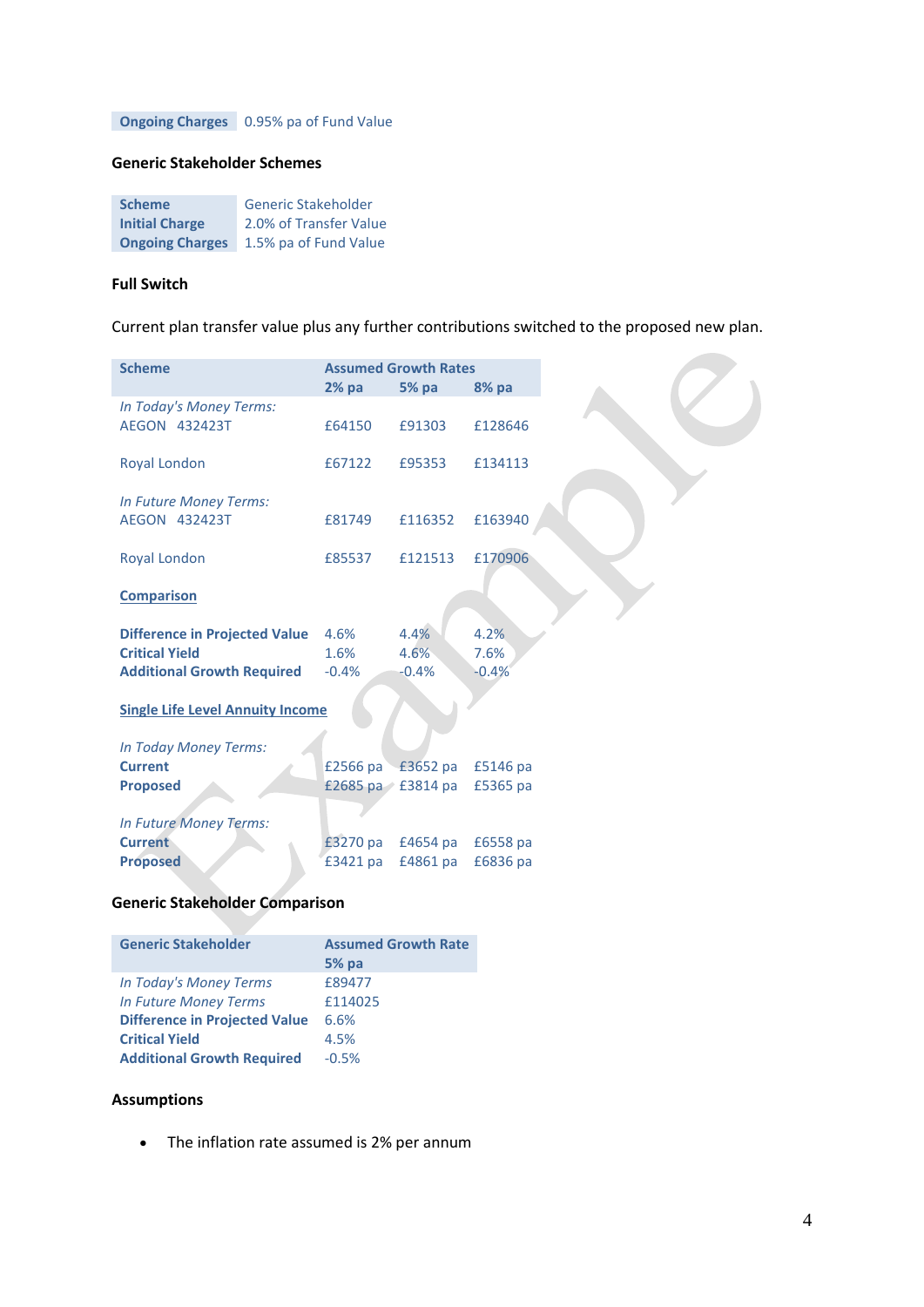- The comparison is based purely on assumed growth rates and charges and does not take account of past investment performance or differing asset allocations between ceding and proposed schemes
- Growth rates are assumed and cannot be guaranteed
- Confirmation of the charges have been obtained and are retained on file
- Ongoing charges cover both investment management and adviser fees